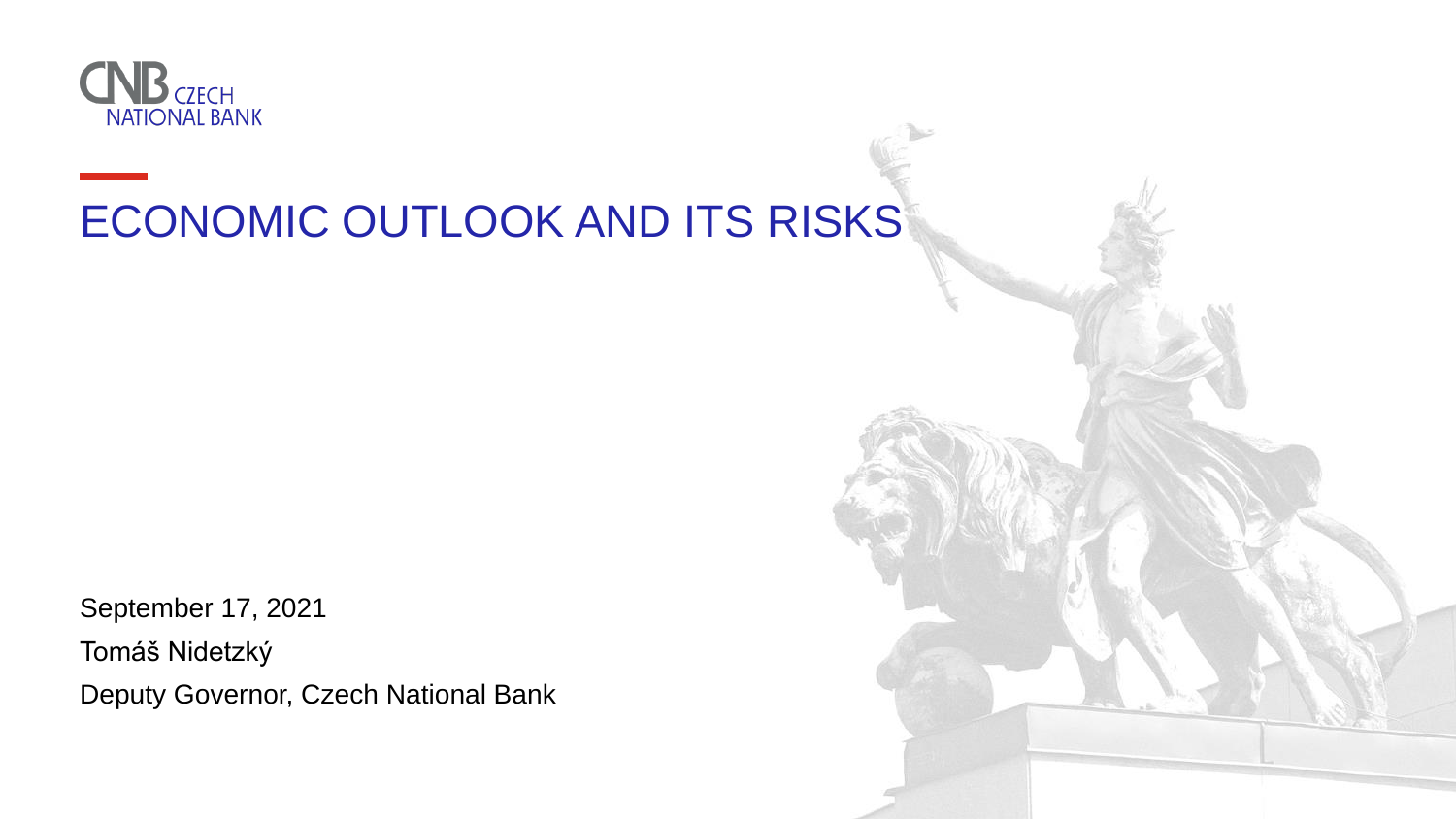# Importance of Domestic and Foreign Demand

- Harmonized and text book reaction of monetary and fiscal policies
- Structure of economy and export orientation proved to be an advantage
- Economic recovery and macroeconomic stability after Covid lockdowns crucial
- Combination of demand and supply factors
- Inventories: a story of unfinished production
- Strong recovery of household consumption, but not in all retail sectors



#### **GDP**

(y-o-y changes in %; contributions in p.p.; seasonally adjusted)



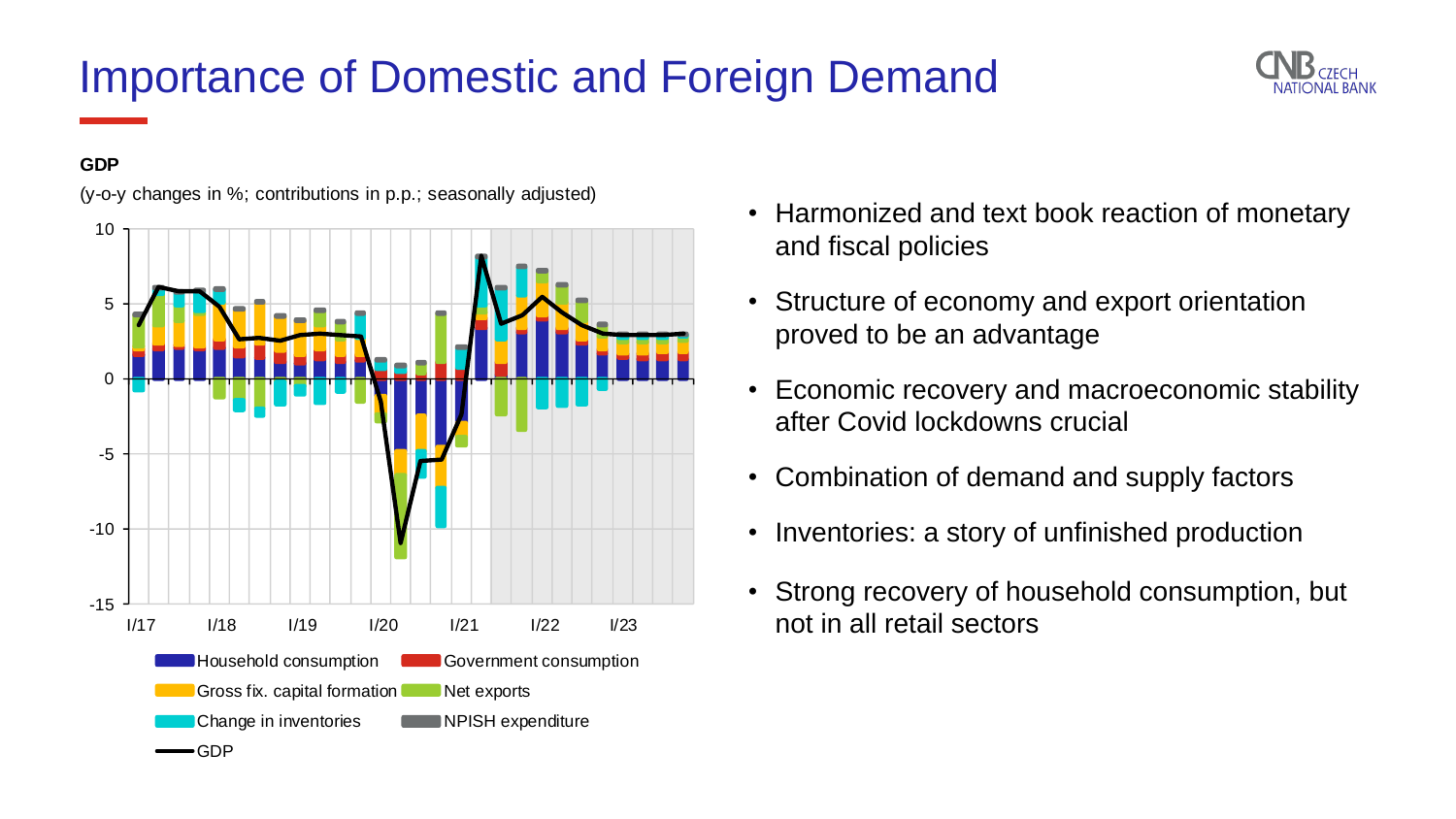## Foreign Demand: Consumption and Re-Exports

- Economic recovery and resilience of our key trading partners
- Sources of recovery: household consumption and demand from USA & Asia
- Leading and high-frequency indicators confirm further recovery, mainly in services
- Global supply shortages still not resolved
- Uncertainty about near-future pandemic development



### **GDP growth of our key trading partners**

(y-o-y changes in %; contributions in p.p.; seasonally adjusted)



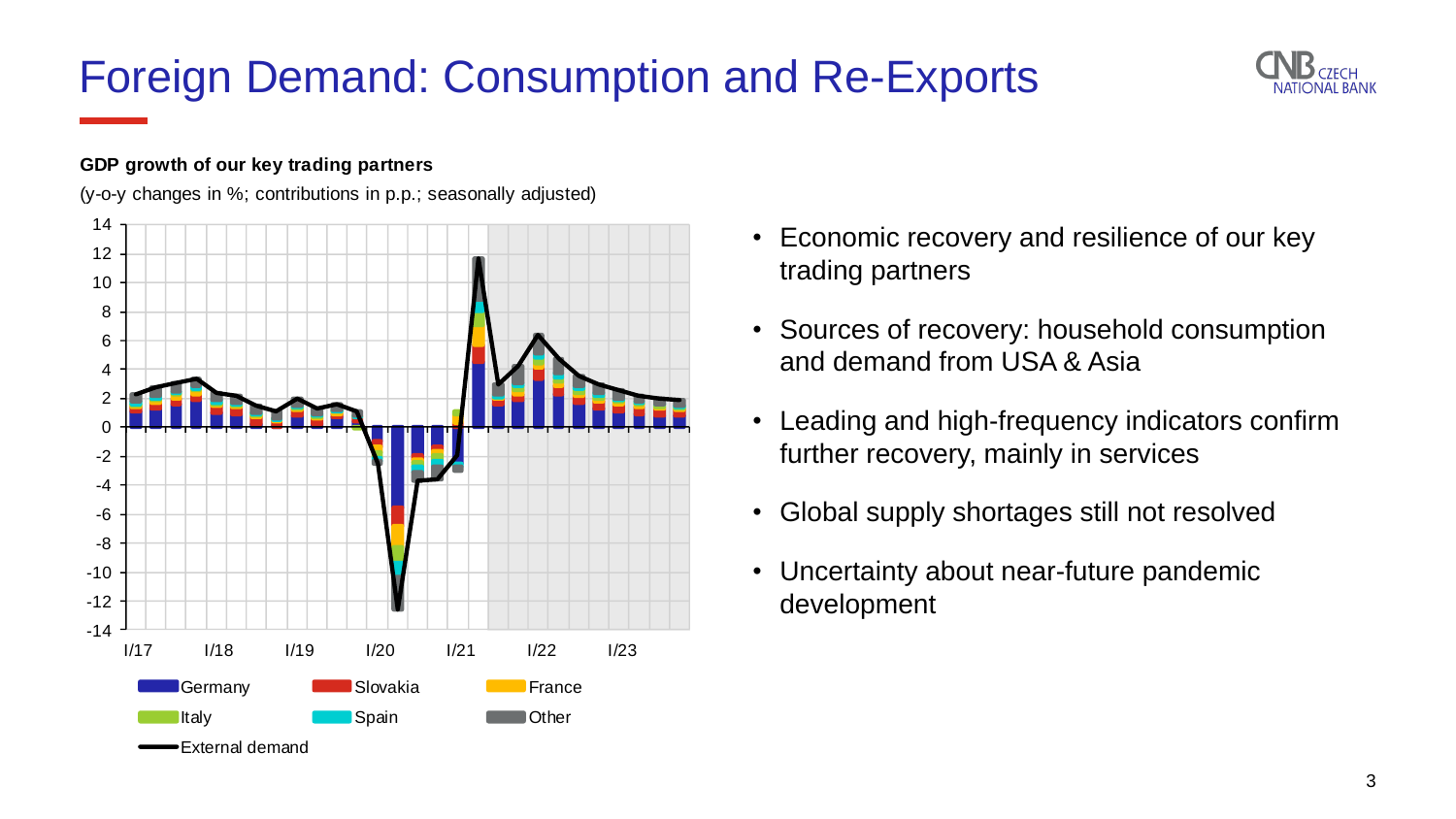- Unemployment increased only slightly during the Covid year
- Strong relationship between unemployment and wages in the Czech Republic
- Tight labor market implies growing wages
- Higher headline inflation becoming entrenched in expectations
- Monetary policy tightening needed

### Labor Market: The Source of Inflationary Pressures



#### **Labor market**

(general unemployment rate in %, wages y-o-y changes in %)



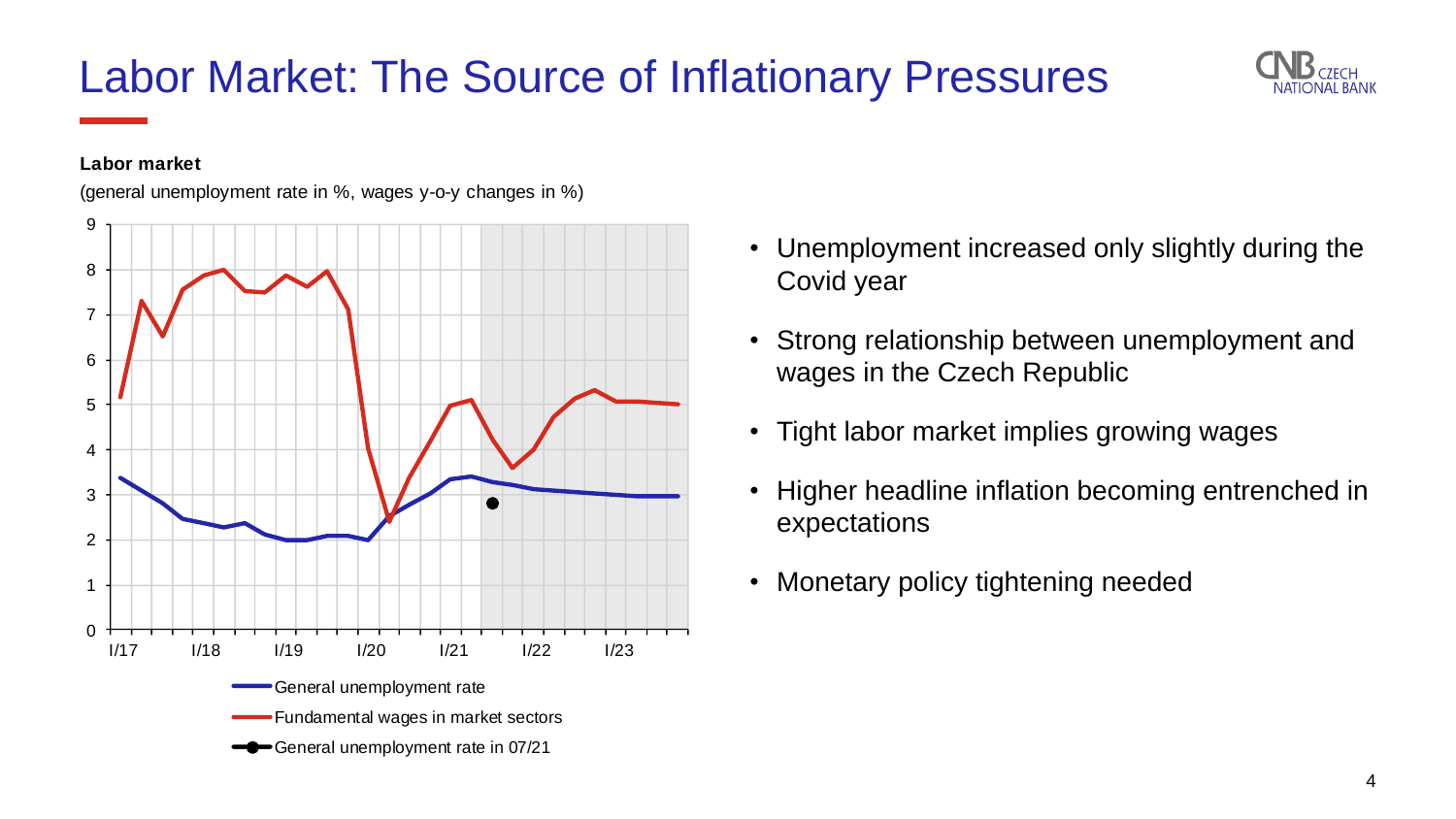## Price Stability

- Flexible Inflation Targeting
- Inflation near its target on the monetary policy horizon
- Current upward price pressures:
	- persisting global supply bottlenecks
	- labor shortages
	- pent-up household demand
	- inflation expectations
	- cost effect of climate change policies



### **Consumer price inflation**





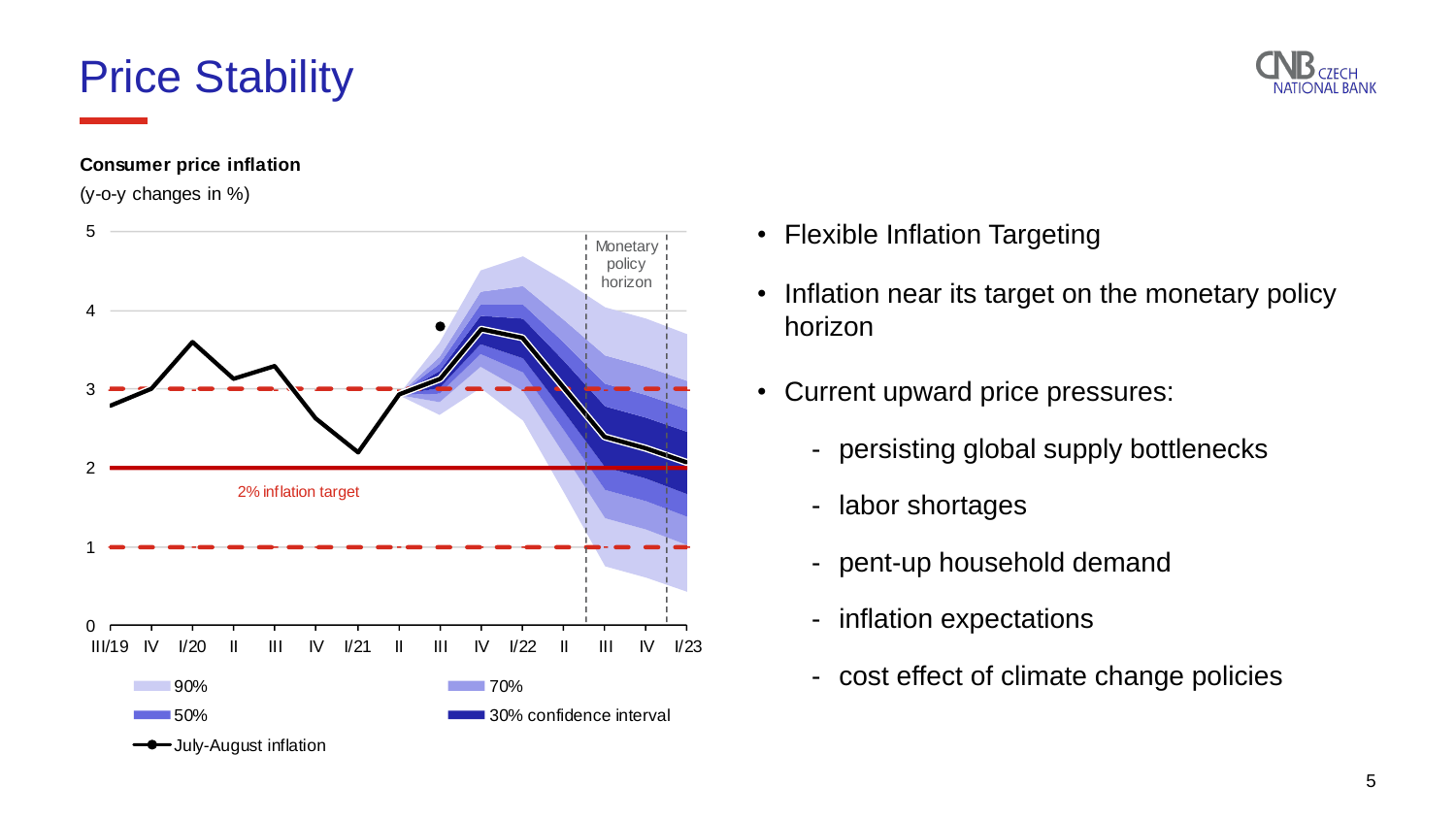

### Flexible and Average Inflation Targeting





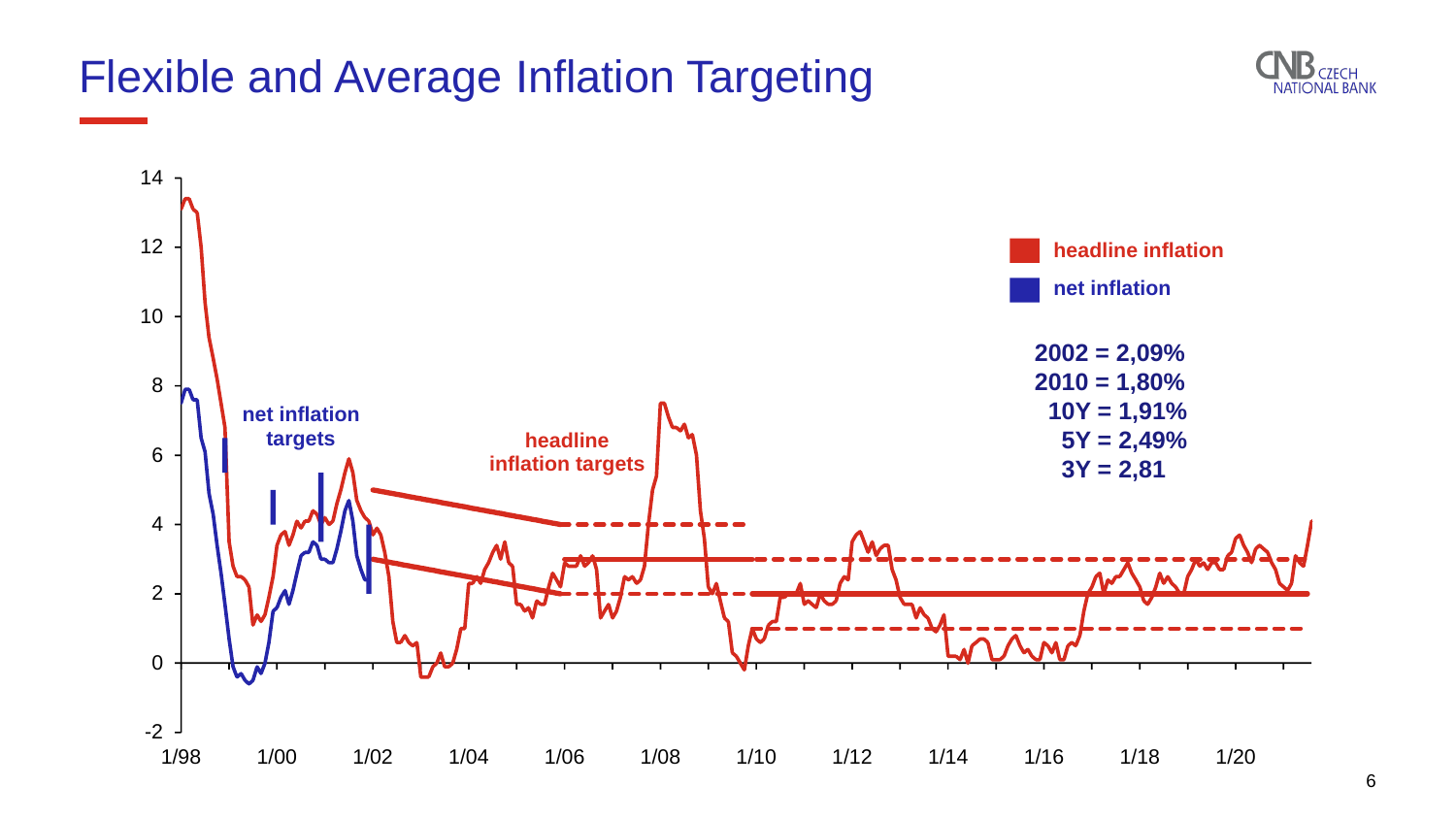### Inflation: International Comparison







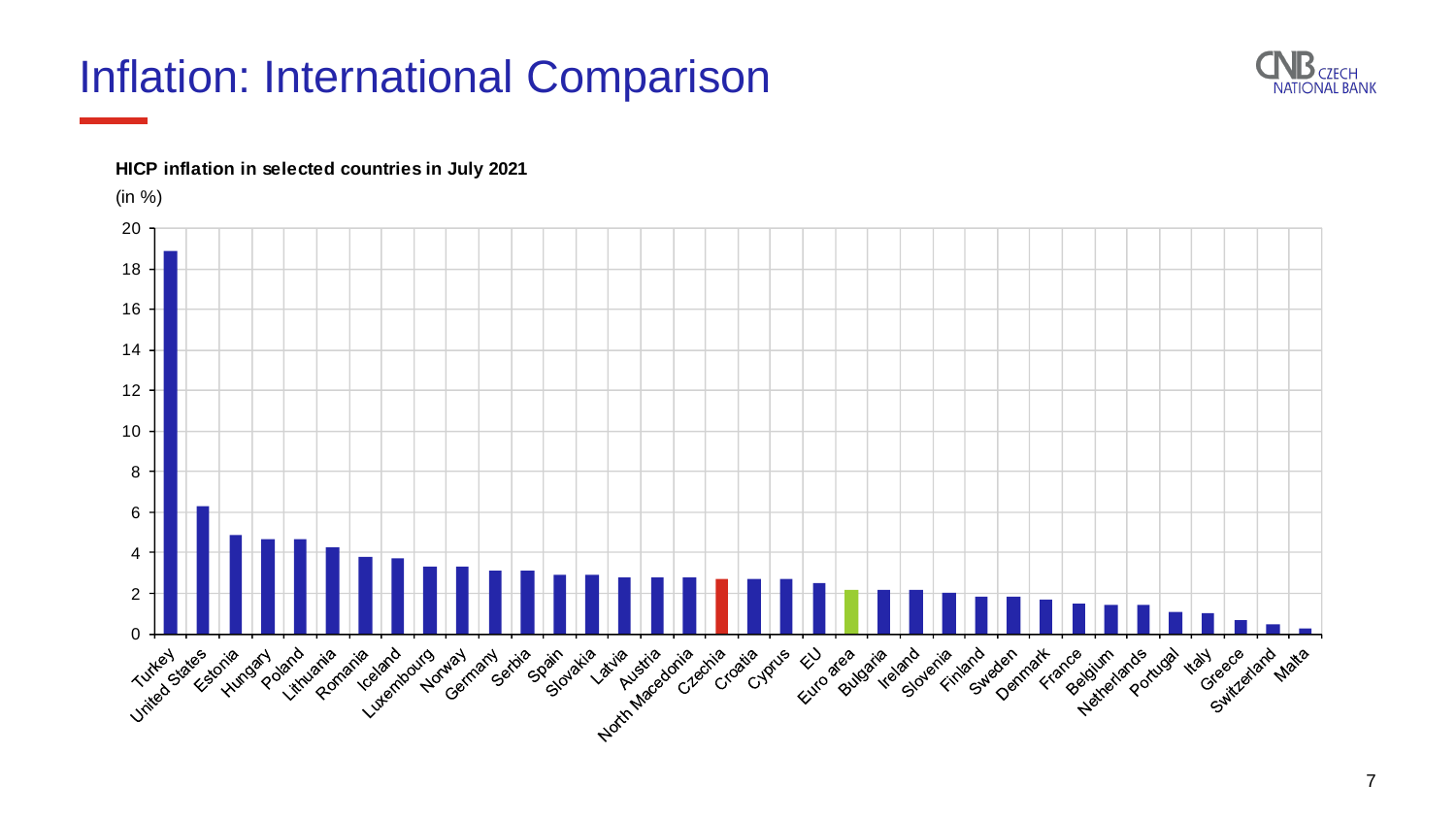# Gradual Monetary Policy Tightening Ahead

- Still high degree of uncertainty
- ECB isn't reacting much to high inflation, expects its return to the target
- Czech situation is different: we don't need reasons to start tightening, but reasons to stop
- Covid hopefully did not change the fundamentals of the Czech economy much, the transmission of monetary policy to inflation still works
- Negative real interest rates not healthy for the economy in the long run, financial stability tasks important too



#### **Interest rate forecast**

(3M PRIBOR in %)